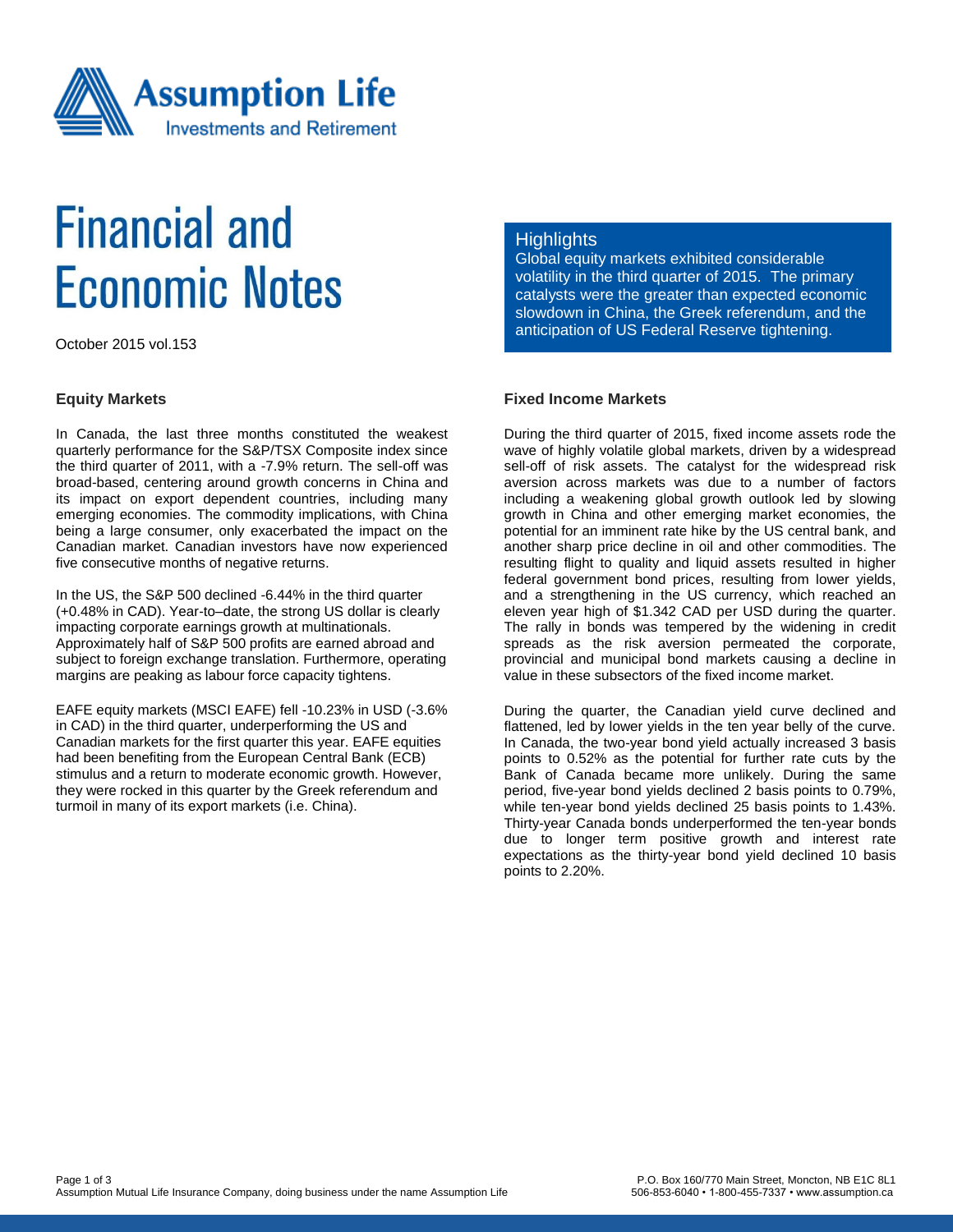

# **Financial and Economic Notes**

# **Assumption Life Investment Funds**

Applicable for Registered Pension Plan clients only

#### **Gross returns as of September 30, 2015**

| <b>FUNDS</b>                                     | 1 MTH<br>% | <b>YTD</b><br>%   | 1 year<br>%      | 2 years<br>%     | 3 years<br>%     | 4 years<br>%     | 5 years<br>%     |  |  |  |  |
|--------------------------------------------------|------------|-------------------|------------------|------------------|------------------|------------------|------------------|--|--|--|--|
| <b>ASSUMPTION / LOUISBOURG FUNDS</b>             |            |                   |                  |                  |                  |                  |                  |  |  |  |  |
| <b>Balanced Fund - RPP</b>                       | $-2.1$     | 0.8               | 1.7              | 8.2              | 9.1              | 8.8              | 7.4              |  |  |  |  |
| Multi-Index                                      | $-2.1$     | $\overline{1.6}$  | $\overline{3.6}$ | 9.1              | 9.0              | 9.1              | $\overline{7.4}$ |  |  |  |  |
| <b>Canadian Dividend Fund</b>                    | $-2.5$     | $-7.4$            | $-12.8$          | 1.1              | $\overline{5.3}$ | 7.9              | 7.0              |  |  |  |  |
| S&P / TSX Index                                  | $-3.7$     | $-7.0$            | $-8.4$           | 5.0              | $\overline{5.7}$ | 6.6              | 4.5              |  |  |  |  |
| U.S. Equity Fund (\$CAN)                         | $-4.2$     | 3.6               | 11.1             | 22.3             | 24.7             | 21.4             | 17.7             |  |  |  |  |
| S&P 500 Index (\$ CAN)                           | $-1.7$     | 9.6               | 19.2             | 24.6             | 24.6             | 24.3             | 19.5             |  |  |  |  |
| <b>Money Market Fund</b>                         | 0.0        | 0.4               | 0.6              | 0.7              | 0.7              | 0.7              | 0.8              |  |  |  |  |
| SCM 91 Day T-Bills                               | 0.0        | 0.5               | 0.8              | 0.9              | 0.9              | 0.9              | 0.9              |  |  |  |  |
| <b>Canadian Equity Fund</b>                      | $-3.8$     | $-10.5$           | $-18.7$          | $-1.8$           | 1.8              | 3.9              | 2.1              |  |  |  |  |
| S&P / TSX Index                                  | $-3.7$     | $-7.0$            | $-8.4$           | 5.0              | 5.7              | 6.6              | 4.5              |  |  |  |  |
| <b>Fixed Income Fund</b>                         | $-0.3$     | $\overline{2.3}$  | $\overline{4.7}$ | $\overline{5.7}$ | 3.5              | 4.1              | 4.6              |  |  |  |  |
| <b>SCM Universe Bond Index</b>                   | $-0.3$     | 2.5               | 5.3              | 5.8              | 3.4              | 3.9              | 4.5              |  |  |  |  |
| <b>Growth Portfolio</b>                          | $-2.4$     | 0.9               | 0.9              | 9.5              | 13.1             | 7.9              | n/a              |  |  |  |  |
| Multi-Index                                      | $-3.4$     | $-0.4$            | 0.4              | 9.8              | 11.3             | 7.0              | n/a              |  |  |  |  |
| <b>Balanced Growth Portfolio</b>                 | $-2.0$     | 1.0               | 1.5              | 8.7              | 11.3             | 7.4              | n/a              |  |  |  |  |
| Multi-Index                                      | $-2.7$     | 0.1               | 1.2              | 8.6              | 9.3              | 6.4              | n/a              |  |  |  |  |
| <b>Balanced Portfolio</b>                        | $-1.6$     | 1.4               | 2.7              | 8.1              | 9.1              | 6.8              | n/a              |  |  |  |  |
| Multi-Index                                      | $-1.9$     | 0.9               | 2.5              | 7.6              | 7.3              | 5.9              | n/a              |  |  |  |  |
| <b>Conservative Portfolio</b>                    | $-0.8$     | 2.1               | 2.8              | 6.6              | 6.1              | 5.9              | n/a              |  |  |  |  |
| Multi-Index                                      | $-1.1$     | 1.6               | $\overline{3.7}$ | 6.6              | 5.2              | 5.2              | n/a              |  |  |  |  |
| <b>Canadian Small Capitalization Equity Fund</b> | $-5.4$     | $-9.9$            | $-16.2$          | $-1.4$           | $\overline{4.2}$ | $\overline{5.5}$ | 3.9              |  |  |  |  |
| BMO NB Small Cap Weighted Index                  | $-6.9$     | $-14.3$           | $-21.8$          | $-5.4$           | $-4.1$           | $-1.7$           | $-2.7$           |  |  |  |  |
| <b>Momentum Fund</b>                             | $-2.7$     | $-1.3$            | -7.0             | 3.1              | 7.9              | 6.5              | 3.8              |  |  |  |  |
| S&P / TSX Index                                  | $-3.7$     | $-7.0$            | $-8.4$           | 5.0              | 5.7              | 6.6              | $\overline{4.5}$ |  |  |  |  |
| <b>FIDELITY FUNDS</b>                            |            |                   |                  |                  |                  |                  |                  |  |  |  |  |
| <b>Canadian Opportunities Fund</b>               | $-7.3$     | $-7.1$            | $-2.0$           | 5.6              | 8.8              | 9.2              | 7.6              |  |  |  |  |
| S&P / TSX Small and Mid Cap Combined Index       | $-4.3$     | $-9.6$            | $-13.8$          | 0.7              | 2.3              | 4.4              | 3.2              |  |  |  |  |
| <b>True North Fund</b>                           | $-2.2$     | $-0.3$            | 4.1              | 11.7             | 14.3             | 13.4             | 10.6             |  |  |  |  |
| S&P / TSX Index                                  | $-3.7$     | $-7.0$            | $-8.4$           | 5.0              | 5.7              | 6.6              | 4.5              |  |  |  |  |
| <b>International Growth Fund</b>                 | $-2.0$     | 15.5              | 19.4             | 16.9             | 18.8             | 16.6             | 10.9             |  |  |  |  |
| <b>MSCI EAFE Index</b>                           | $-4.4$     | 9.7               | 9.6              | 11.5             | 17.1             | 14.7             | 9.6              |  |  |  |  |
| <b>Europe Fund</b>                               | $-1.9$     | 14.9              | 14.9             | 13.1             | 18.2             | 19.0             | 12.3             |  |  |  |  |
| <b>MSCI</b> Europe Index                         | $-3.9$     | 9.7               | 8.8              | 11.9             | 17.5             | 15.8             | 10.0             |  |  |  |  |
| <b>American Disciplined Equity Fund</b>          | $-3.0$     | 10.5              | 20.8             | 25.8             | 25.4             | 24.6             | 19.1             |  |  |  |  |
| S&P 500 Index (\$CAN)                            | $-1.7$     | 9.6               | 19.2             | 24.6             | 24.6             | 24.3             | 19.5             |  |  |  |  |
| <b>NorthStar Fund</b>                            | 0.3        | $\overline{21.7}$ | 23.8             | 25.2             | 29.8             | 24.4             | 18.6             |  |  |  |  |
| <b>MSCI World Index</b>                          | $-3.0$     | 8.8               | 13.9             | 17.9             | 20.4             | 19.1             | 14.2             |  |  |  |  |
| <b>Monthly Income Fund</b>                       | $-0.8$     | 1.7               | 4.9              | 8.4              | 9.6              | 10.2             | 9.5              |  |  |  |  |
| Multi-Index                                      | $-2.1$     | 1.6               | 3.6              | 9.1              | 9.0              | 9.1              | 7.4              |  |  |  |  |
| <b>Canadian Asset Allocation Fund</b>            | $-1.5$     | $-0.1$            | 0.5              | 8.9              | 8.4              | $\overline{8.0}$ | 6.6              |  |  |  |  |
| Multi-Index                                      | $-2.1$     | 1.6               | 3.6              | 9.1              | 9.0              | 9.1              | 7.4              |  |  |  |  |
| <b>Far East Fund</b>                             | 0.3        | 9.6               | 15.3             | 14.7             | 15.0             | n/a              | n/a              |  |  |  |  |
| MSCI AC FE ex Jap (G)                            | $-1.2$     | 0.6               | 4.5              | 9.8              | 10.7             | n/a              | n/a              |  |  |  |  |